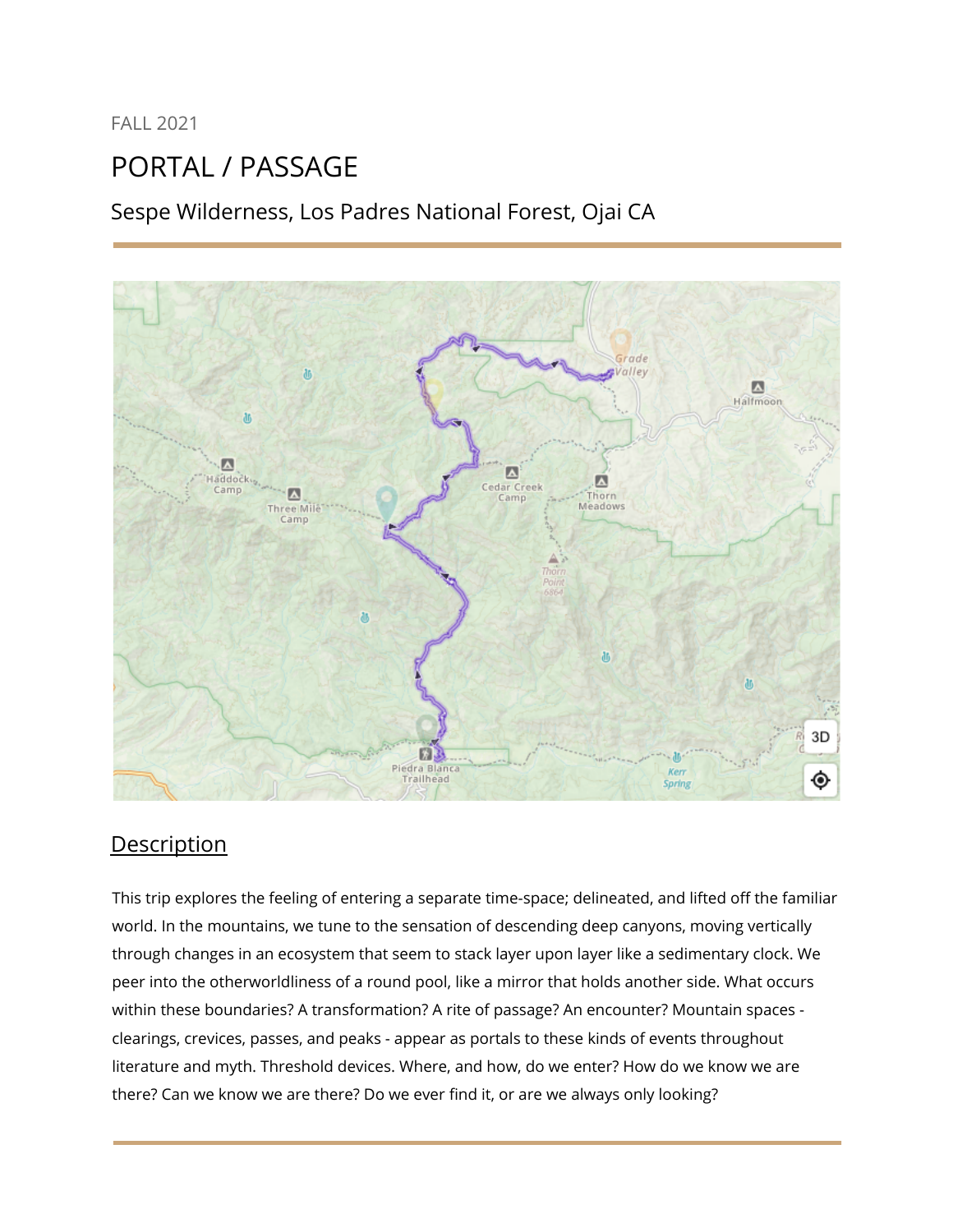## Trip Details

The Sespe Wilderness and our particular route were chosen for markers that might signal entry into a portal or themselves be portals; ethereal white rocks, fishbowls of water carved in stone, and a point-to-point journey that is itself a passage from one place to another. We will begin at Piedra Blanca Trailhead and hike 16 miles over 3 days, culminating at Fishbowls Trailhead. Helpful information about the area and current conditions can be found [here](http://www.hikelospadres.com/pine-mtn-lodge-campground.html) or [here.](http://www.hikelospadres.com/fishbowls-campground.html)

### **Itinerary**

| Day 1 | Meet at Piedra Blanca trailhead at 11am. Hike to Pine<br>Mountain Lodge Camp area and set up camp.                                    | $6.5$ mi         |
|-------|---------------------------------------------------------------------------------------------------------------------------------------|------------------|
| Day 2 | Hike from Pine Mountain Lodge to Fishbowls area via<br>Cedar Creek Trail. Set up camp at Fishbowls and explore,<br>reflect, talk etc. | 4 mi             |
| Day 3 | Hike out to shuttle vehicles via Fishbowls Trail. Drive back<br>to cars at Piedra Blanca Trailhead.                                   | $5.5 \text{ mi}$ |

## [View](https://www.gaiagps.com/map/?layer=GaiaTopoRasterFeet&loc=11.4/-119.1806/34.6232&pubLink=tD4ePGsjqcG7Gp7ll31A1KkR&trackId=017e66fe-8d55-4564-9930-87199c99b184) Map

#### **Total Mileage:** 16 mi

**Total Elevation:** 4,500 ft (3,400 ft elevation gain on Day 1)

**Difficulty**: Easy to moderate. Mileage each day is manageable, though Day 1 will involve a steady climb. Some sections of trail may be overgrown and/or exposed. A few minor stream crossings may be required.